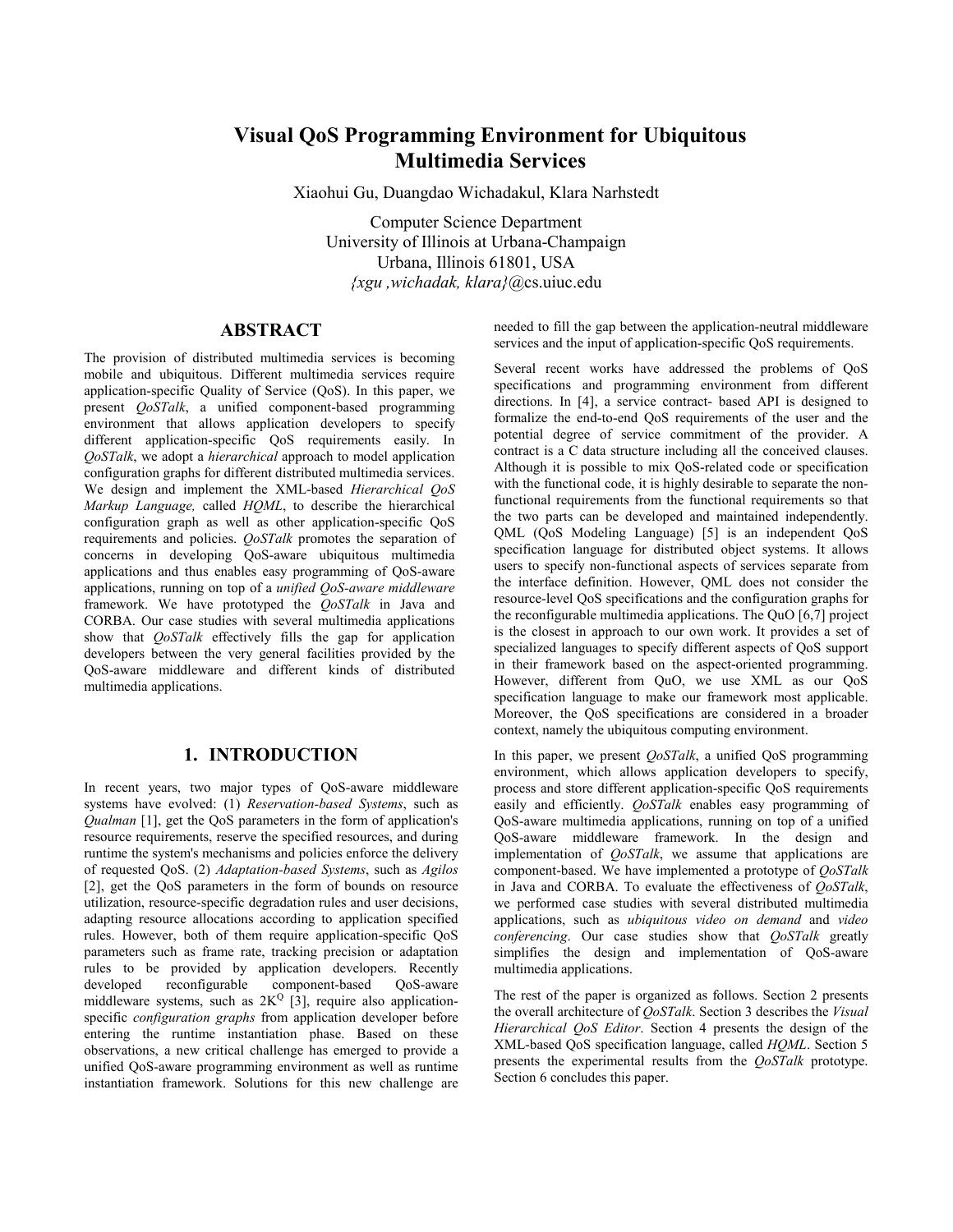

Figure 1: The QoS Programming Environment Architecture

## **2.** *QoSTalk* **ARCHITECTURE**

The overall architecture of *QoSTalk* is shown in Figure 1. The major objective of the architecture is to provide a unified programming framework for application developers to input all kinds of application-specific QoS requirements easily. The contribution of *QoSTalk* is twofold: first, it makes QoS-unaware applications become QoS-aware by instrumenting the code and profiling application-specific QoS requirements; Second, it makes traditional QoS-aware applications become lightweight and more efficient by delegating all QoS-aware services to the middleware, namely the QoS proxy.

The application developer first uses the *Visual Hierarchical QoS Editor* to draw all possible configurations for a particular application using visual tools and inputs all kinds of applicationspecific QoS requirements and policies via dialogs. Second, the developer uses our *Consistency Check* tools [8] to "debug" the input configuration graph. If there is any inconsistency in the input configuration graph, the error messages are returned to the application developer in the *Visual Hierarchical QoS Editor*. Otherwise, the legal configuration graph is passed to the *QoS Complier* [9] to probe the resource requirements and establish the mapping between application QoS parameters and resource requirements automatically. In the fourth step, the legal configuration graph with complete QoS specifications is passed to the *HQML Generator* [8]. The *HQML Generator* "traverses" the complete configuration graph to generate the HQML file, namely the application-specific QoS profile, automatically. Finally, the complete HQML file is saved into the *QoS Profile Database*.

During runtime, the *QoS Proxy* on the client or server host acquires the necessary application-specific QoS profile from the *QoS Profile Database*. It chooses the most suitable QoS profile according to the user requirements and the current *end-to-end* resource availability. The *HQML Translator* translates the chosen QoS profile into desired data structures and feeds them into different parts of the runtime QoS proxy such as the *Configurator* and *Adaptor*. Clients of a ubiquitous multimedia service receive satisfactory QoS automatically and with low setup overhead, within their end-to-end resource availability constraints.

## **3. VISUAL HIERARCHICAL QoS EDITOR**

The *Visual Hierarchical QoS Editor* presents a set of visual tools and dialogs for application developers. It allows the developer to depict all distributed components and their relations to create a set of distinct configurations for a particular application. For example, a distributed Video-On-Demand multimedia application may include four distributed components: (1) MPEGII Video Server (2) MPEGII to Bitmap Transcoder (3) MPEGII Player and (4) Bitmap Player. One possible configuration is a MPEGII Video Server plus a MPEGII Player. The other possible configuration is a MPEGII Video Server, a MPEGII to Bitmap Transcoder gateway and a Bitmap Player. Different configurations of the same application provide different QoS levels or even the same QoS levels but have different resource requirements.

The *Visual QoS Editor* is based on a hierarchical approach. There are two reasons driving us to use the hierarchical design. First, the hierarchical design is more scalable. A complex distributed component-based application may include tens of components. It is difficult to draw all of them in a single page. Second, the hierarchical design makes the relationships between different components much more clear. There are essentially three component levels in the configuration graph:

- Atomic components. An atomic component only contains one basic multimedia function such as a *MPEGII Decoder*.
- **Composite components.** Each composite component consists of a set of atomic components. We assume that all atomic components within one composite component are instantiated in one host machine during runtime.
- **Composite component groups.** They represent different computer clusters: (1) Server Cluster, (2) Gateway Cluster, (3) Client Cluster, and (4) Peer Cluster. Each composite component group may include several same type composite components.

We have also designed three different links to represent three different relations between components: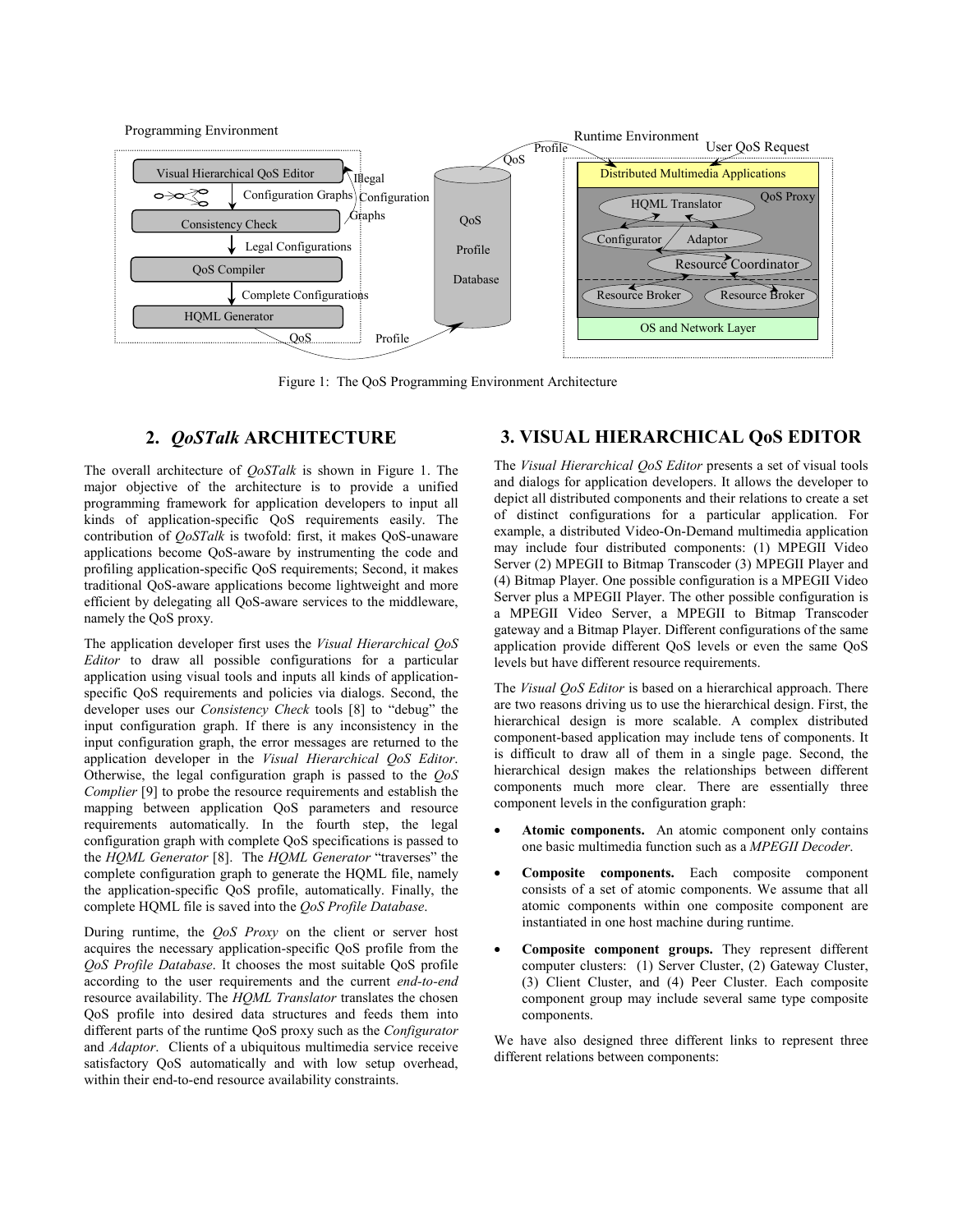

Figure 2: A generic three-level configuration graph

- **Fixed links.** A fixed link defines a wired data communication channel between two components. It cannot be interrupted or moved during runtime. It is represented by the solid line in the configuration graph.
- **Mobile host links.** A mobile host link defines a wireless communication channel between two components. It is used to represent host mobility, which means the end host machine could move within certain range during runtime. It is represented by the dashed line.
- **Mobile user links.** A mobile user link is defined to specify the user mobility, which means the user could move from one machine to another during runtime. In other words, when the user moves from the old machine to a new machine during the runtime of an application, such as the *Video On Demand*, the old link from the server to the old machine is torn down. A new connection from the server to the new machine is established and the application session is recovered and resumed automatically from the interruption point. It is represented by the dotted line.

All of these links could be one-way communication channels or two-way communication channels. Figure 2 illustrates our threelevel hierarchical design.

# **4. HQML- HIERARCHICAL QoS MARKUP LANGUAGE**

In order to make our programming framework most applicable and also facilitate web applications to utilize QoS-aware middleware services, we design and implement a Hierarchical QoS Markup Language (*HQML*) as our QoS specification language. *HQML* uses the standard XML mechanism for definitions. Thus, we could utilize the existing XML database technique to build the QoS Profile database. Figure 3 gives an example of QoS specifications in HQML for a distributed mobile video on demand application.

HQML uses intuitive qualitative values such as *high, low, average*, for the user-level QoS specifications. HQML provides many constructs for application-level QoS specifications. An HQML file has the same hierarchy as its corresponding hierarchical configuration graph. For example, the specifications between the "<Server>" and "</Server>" tags are the QoS

```
\leAPP name = "Mobile VoD" >
  \leqConfiguration id = "101" >
    <QoSLevel> average </QoSLevel> 
    <CriticalQoSPara>FrameRate </CriticalQoSPara> 
   \leqRange unit = "fps">
       <UpperBound> 30 </UpperBound> 
       </LowerBound> 15 </LowerBound> 
     <ServerCluster> 
       <Server > <Name> Video Server </Name> 
         <Hardware> Sun Ultra 60 </Hardware> 
         <Software> Solaris 5.0 </Software> 
        \langle CPU \text{ unit} = \text{``percentage''} > 30 \langle CPU \rangle\leqMemory unit = "KB"> 8000 \leq/Memory>
        \langleDisk unit = "MB" > 10 \langleDisk>
        \leqBandwidth unit = "MB"> 5 \leq/Bandwidth>
         <Atomic name = "MSP Video Server"> 
            <AdaptationRules> … </AdaptationRules> 
            … 
         </Atomic> 
        </Server> 
      </ServerCluster> 
      <ClientCluster> 
 … 
      </ClientCluster> 
     \leqLink type = "MobileUserLink">
       <PersistentSate> FrameNumber </PersistentState> 
      </Link> 
    </Configuration> 
</App>
```
Figure 3: An Example of QoS Specifications in HQML

requirements of one composite server component. As discussed in section 2, the framework shows that during the runtime instantiation phase, the HQML translator parses the chosen HQML file to generate the configuration graph and feeds the configuration graph into the *Configurator* of the QoS proxy. The adaptation rules tell the QoS Proxy how to gracefully adapt the application with minimum user level QoS violations during the resource fluctuation period (e.g., "Add compression when the cpu load is low and network load is high" ). They are retrieved from the HQML file and sent to the QoS proxy's *Adaptor*. The persistent states such as the "frame number" are parsed and sent to the QoS proxy's *Persistent State Manager*. The critical QoS parameter represents the most important QoS parameter, which is protected by degrading other QoS parameters when resource availabilities change.

HQML also provides some mechanisms for resource level QoS specifications. During runtime, the QoS proxy chooses the most suitable configuration according to the best match between these resource level QoS specifications and the current *end-to-end* resource availability. The most suitable configuration is the one that is affordable by the current *end-to-end* resource availability and with the highest user-level QoS.